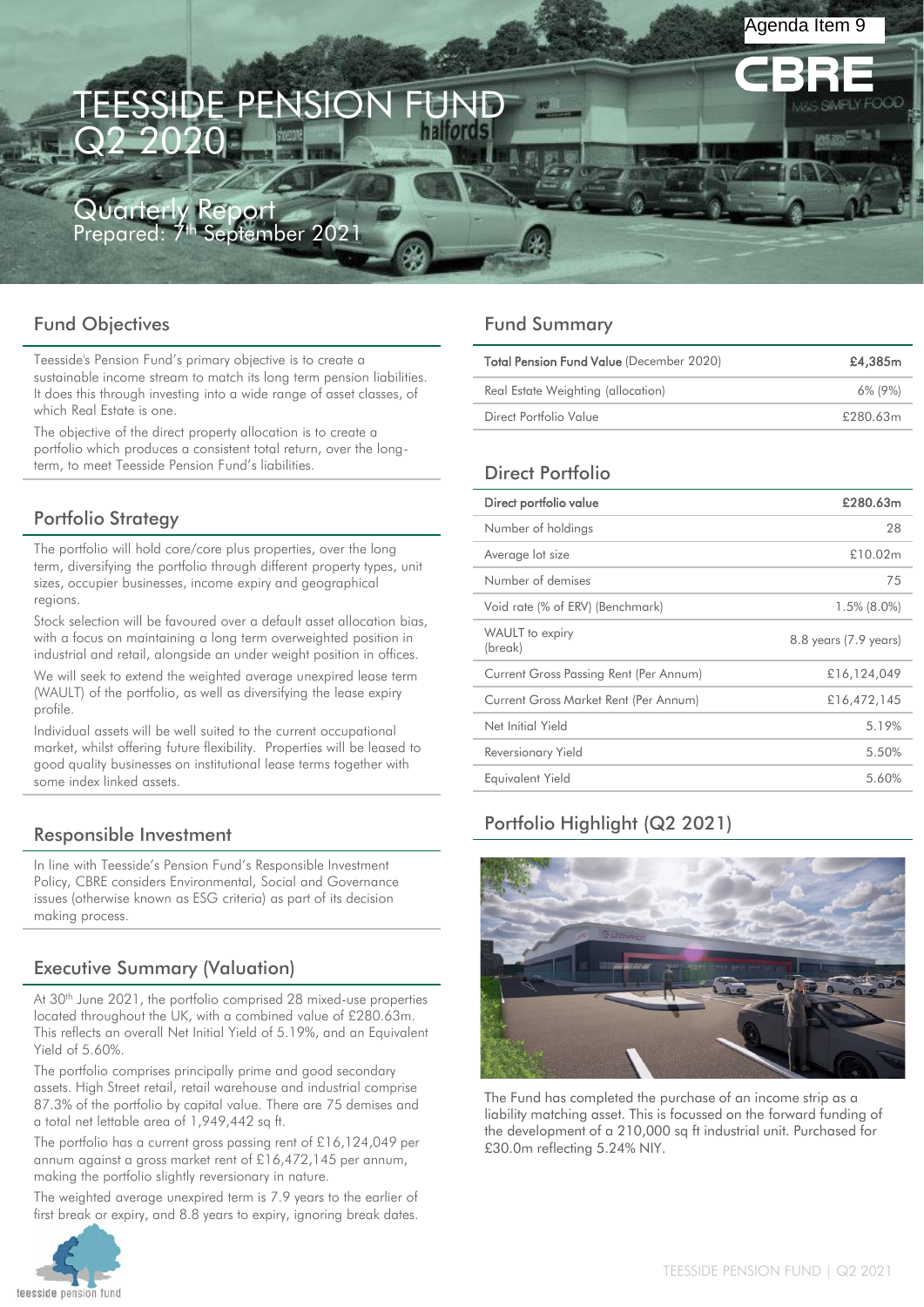### UK Economic Commentary

- *Rising Covid-19 (Delta variant) cases, global supply chain disruptions and labour shortages are weighing on activity in the third quarter. That said, we expect these to subside as the vaccination programme progresses and the furlough scheme unwinds at the end of September. We remain optimistic that GDP will return to its pre-pandemic level in Q4 of this year.*
- The recent wave of Covid-19 cases (mostly delta variant) was a reminder that we have not yet achieved the vaccination levels required to stop mass transmission. Rising cases feeding into hospitalisations has lessened but evidence suggests that consumer confidence can be hit by rising cases. This may slow the return to normal patterns of leisure spending which is why it is a key potential downside risk being monitored.
- This is evident in retail sales. Retail sales volumes fell by 2.5% between June and July. While some of this reflects changing consumption patterns following the reopening of services, consumer spending more broadly was flat during July suggesting this is likely concerns around rising Covid-19 case numbers.
- Internet sales as a percentage of total retail sales increased by 0.7pp in July to 27.9%. The proportion of internet sales has continued to fall as shops have reopened but remains well above end-2019 levels.
- Overall, individuals borrowed no additional credit and continued to accumulate cash in July at a faster rate than before Covid-19, taking "excess savings" to 176bn, or 8.3% of 2020 GDP.
- The end of the furlough scheme has been timed about right. Demand for labour is strong and we expect that the end of the furlough scheme will allow most to either return to their job or to find new work.
- The UK is experiencing a spike in inflation. Supply chain issues and increased spending are contributing to this, but are mainly transitory elements. Also this is largely the result of base effects whereby current prices are being compared with the depressed prices a year. As this is likely to be only a temporary spike in inflation, we expect the Bank of England to keep interest rates on hold for the next few years.
- Long-term interest rates are expected to drift upwards from the very low levels seen during the pandemic, but we see the UK remaining in a low interest rate environment for the coming years, which remains favourable to property markets.

# UK Real Estate Market Commentary

- Year on year total returns for All UK Property grew by 7.4% (1.1%\* capital return, 6.2%\* income return) for the period Q2 2020 to Q2 2021\*\*. This returns figure is above the 5 year average and marks a strong bounce back after the negative returns of the previous 12 month period.
- Quarterly total returns for All UK Property for Q2 2021 recorded 3.2% (1.8% capital return, 1.3% income return).
- Industrials total returns were 7.0% over Q2 2021 (5.9% capital return, 1.1% income return).
- Rental values for All UK Property increased by 0.2% over the second quarter of 2021. This figure was largely pulled up by the 1.5% rise in values in the Industrial sector. Office sector rents fell marginally by -0.2% over the quarter while Retail rents fell - 0.7%.
- The investment market for UK commercial real estate reached volumes of £13.9bn in Q2 2021. This brings the half year total to nearly £25bn. International investors were responsible for over half the capital invested into UK commercial real estate for the third consecutive quarter.
- The Central London office market saw £2.7bn of transactions complete in Q2, close to average quarterly volumes in 2019 (£2.8bn). This activity was driven by large £100m+ transactions, which accounted for almost 90% of the market volumes. Q2 also saw the largest transaction in this market since 2019 Q1, with the £635m sale of 30 Fenchurch Street.
- Regional Office volumes were £2.4bn in 2021 Q2, boosted by the £730m sale of 36 Arlington assets to Brookfield. Over the last 12 months, regional office sales reached £6.5bn.
- Industrial volumes reached £3.9bn in Q2, bringing the 12-month rolling total to an all-time high of £14.3bn.
- Retail saw £1.3bn in transactions in  $Q2$ , bringing the 12-month rolling total to £5.2bn (the highest total since 2019  $Q2$ ).
	- Return figures will not always sum due to separate compound calculations

\*\* Based on CBRE Monthly Index, all property total returns June 2021

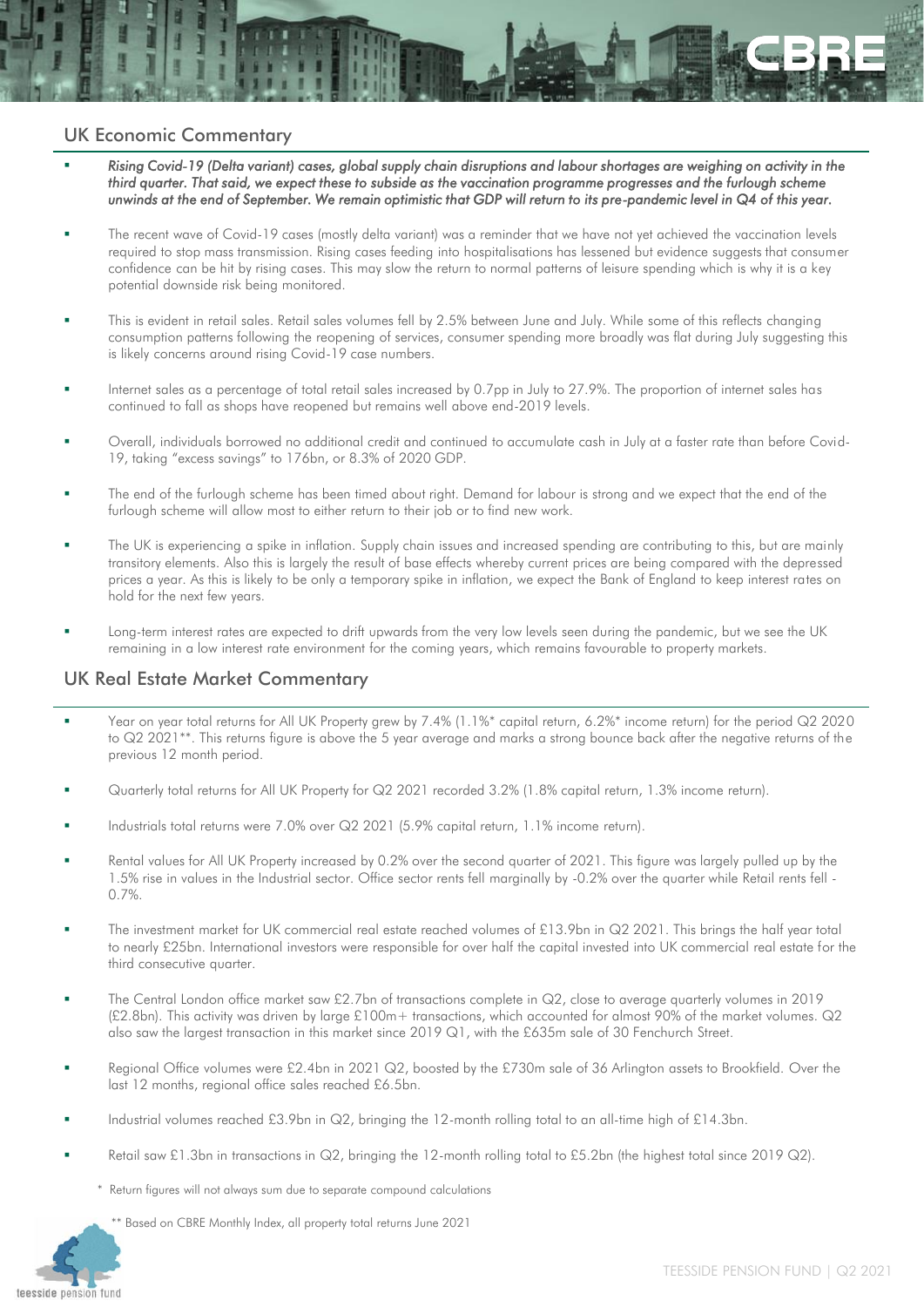#### **Investments**

#### Sales

No sales this period.

#### Acquisitions

The Fund has completed the purchase of an income strip as a liability matching asset. This is focussed on the forward funding of the development of a 210,000 sq ft industrial unit. Purchased for £30.0m reflecting 5.24% NIY. The unit will be let to Leonardo UK Limited on a 35-year lease, with fixed annual uplifts. There is an option to purchase the asset in favour of the tenant at lease expiry. Construction started on-site in the first week of August.

### Direct Portfolio Analysis

| Top Ten Holdings (by Value) |                                 |                    |             |                       |  |  |  |
|-----------------------------|---------------------------------|--------------------|-------------|-----------------------|--|--|--|
| No.                         | Asset                           | Sector             | Value       | % of Direct Portfolio |  |  |  |
|                             | <b>THORNE - Capitol Park</b>    | Industrial         | £32,150,000 | 11.5%                 |  |  |  |
| 2                           | GATESHEAD - Team Valley         | Industrial         | £21,000,000 | 7.5%                  |  |  |  |
| 3                           | BIRMINGHAM - Bromford Central   | Industrial         | £18,150,000 | 6.5%                  |  |  |  |
| 4                           | <b>RUGBY - Valley Park</b>      | Industrial         | £17,250,000 | 6.1%                  |  |  |  |
| 5                           | LUTTERWORTH - Magna Park        | Industrial         | £16,650,000 | 5.9%                  |  |  |  |
| 6                           | STOW-ON-THE-WOLD - Fosse Way    | Supermarkets       | £15,175,000 | 5.4%                  |  |  |  |
| 7                           | PARK ROYAL - Minerva Road       | Industrial         | £14,500,000 | 5.2%                  |  |  |  |
| 8                           | SWADLINCOTE - WILLIAM NADIN WAY | Industrial         | £13,175,000 | 4.7%                  |  |  |  |
| 9                           | EXETER - H&M High Street        | High Street Retail | £13,100,000 | 4.7%                  |  |  |  |
| 10                          | PARK ROYAL - Coronation Road    | Industrial         | £12,300,000 | 4.4%                  |  |  |  |
|                             |                                 | Total              | £168,975,00 | 61.8%                 |  |  |  |

We will seek to extend the weighted average unexpired lease term (WAULT) of the portfolio, as well as diversifying the lease expiry profile. In addition to recommendations on industrial purchases, we may also recommend alternative and long-let investments that offer good covenants, attractive yields and long unexpired terms; these may include hotels, car showrooms, healthcare, leisure, supermarkets and student housing.

Set against a backdrop of low economic growth, we will seek to make purchases where both occupational and investment supply and demand conditions are strong. This will ensure that purchases are accretive to the portfolio's performance.

#### Sector Allocation (by Value) Geographical Allocation (by Value)

teesside pension fund

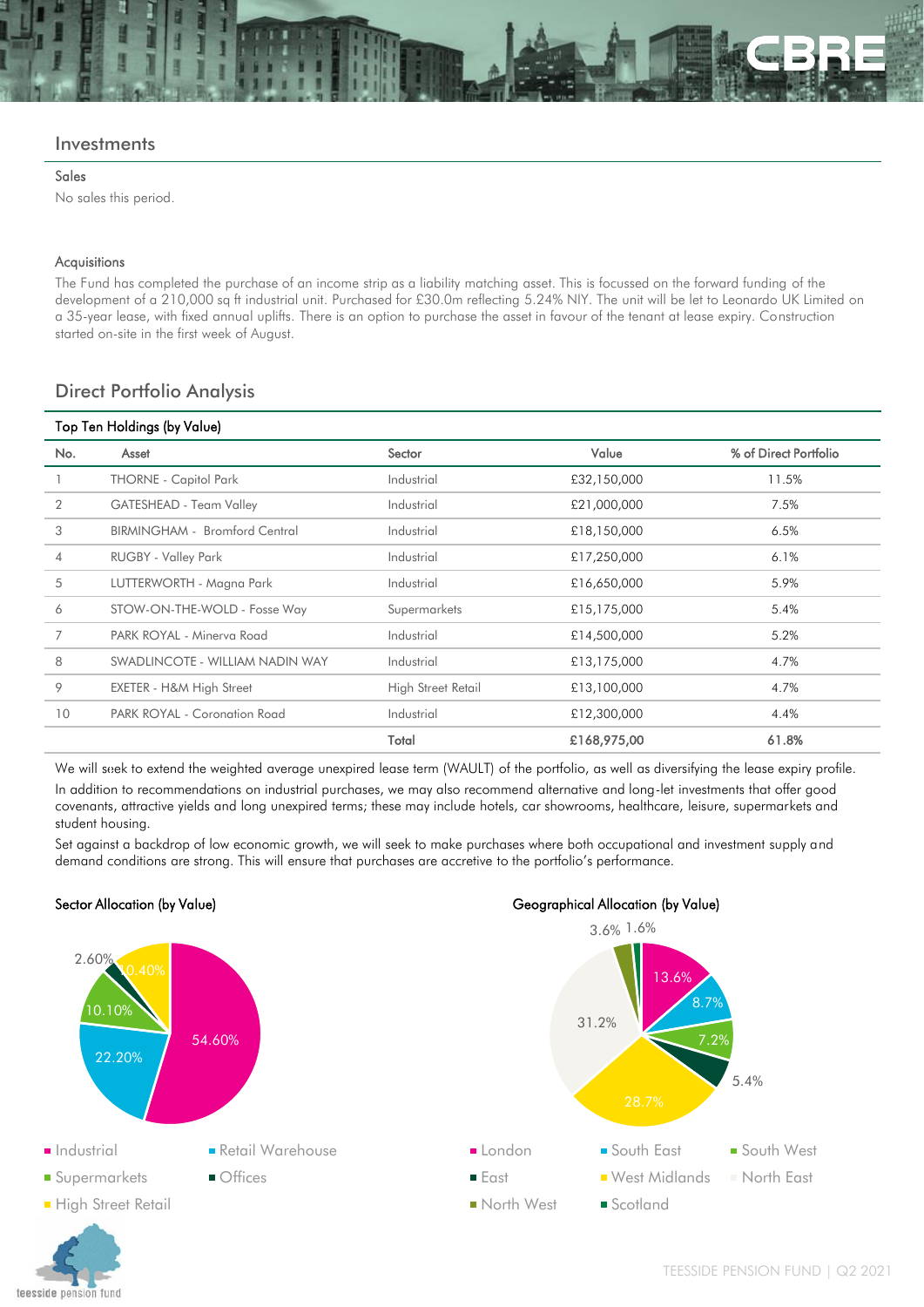# Direct Portfolio Analysis (continued)

#### Top Ten Tenants (by Contracted Income)

The portfolio currently has 75 different demises let to 65 tenants. The largest tenant is Omega Plc which accounts for c.8.4% of the annual contracted income. Experian currently lists Omega as representing a "Very Low Risk" of business failure.

As a significant portion of the portfolio income will be from the top ten tenants, we will monitor their covenant strength and flag any potential issues. This is particularly relevant at the current time as the Covid-19 pandemic is putting increased pressure on all businesses. Our most recent assessment shows that all of these tenants are classed as having a "low risk" of business failure.

#### Top Ten Tenants (by Contracted Rent)

| #              | Tenant                          | Sector       | Number of Leases | <b>Gross Contracted Rent</b> | % of Portfolio Rent | <b>Risk Rating (Experian)</b> |
|----------------|---------------------------------|--------------|------------------|------------------------------|---------------------|-------------------------------|
|                | Omega Plc                       | Industrial   |                  | £1,413,690                   | 8.39%               | Very Low Risk                 |
| $\overline{2}$ | Royal Mail Group<br>Limited     | Industrial   |                  | £1,040,000                   | 6.17%               | Very Low Risk                 |
| 3              | B&Q plc                         | Retail       | $\overline{2}$   | £997,000                     | 5.92%               | Very Low Risk                 |
| 4              | <b>DHL Supply Chain</b><br>Ltd. | Industrial   |                  | £868,635                     | 5.16%               | Very Low Risk                 |
| 5              | <b>Brunel Healthcare</b>        | Industrial   |                  | £843,761                     | 5.01%               | Very Low Risk                 |
| 6              | Libra Textiles                  | Retail       |                  | £762,500                     | 4.53%               | Very Low Risk                 |
|                | <b>ASDA Stores</b><br>Limited   | Industrial   |                  | £755,000                     | 4.48%               | Very Low Risk                 |
| 8              | H&M                             | Industrial   |                  | £740,000                     | 4.39%               | Very Low Risk                 |
| 9              | Tesco Stores<br>Limited         | Supermarkets |                  | £713,853                     | 4.24%               | Very Low Risk                 |
| 10             | Matalan Retail<br>Limited       | Retail       |                  | £500,000                     | 2.97%               | Very Low Risk                 |
|                |                                 |              | Total            | £8,634,439                   | 51%                 |                               |

### Key Expiries / Income Risk

There is a focus to mitigate against lease expiry risk, by either purchasing properties where the lease expiry profile does not match that of the portfolio, or through active asset management. The below graph identifies the years where more than 10% of the portfolio income is due to expire.



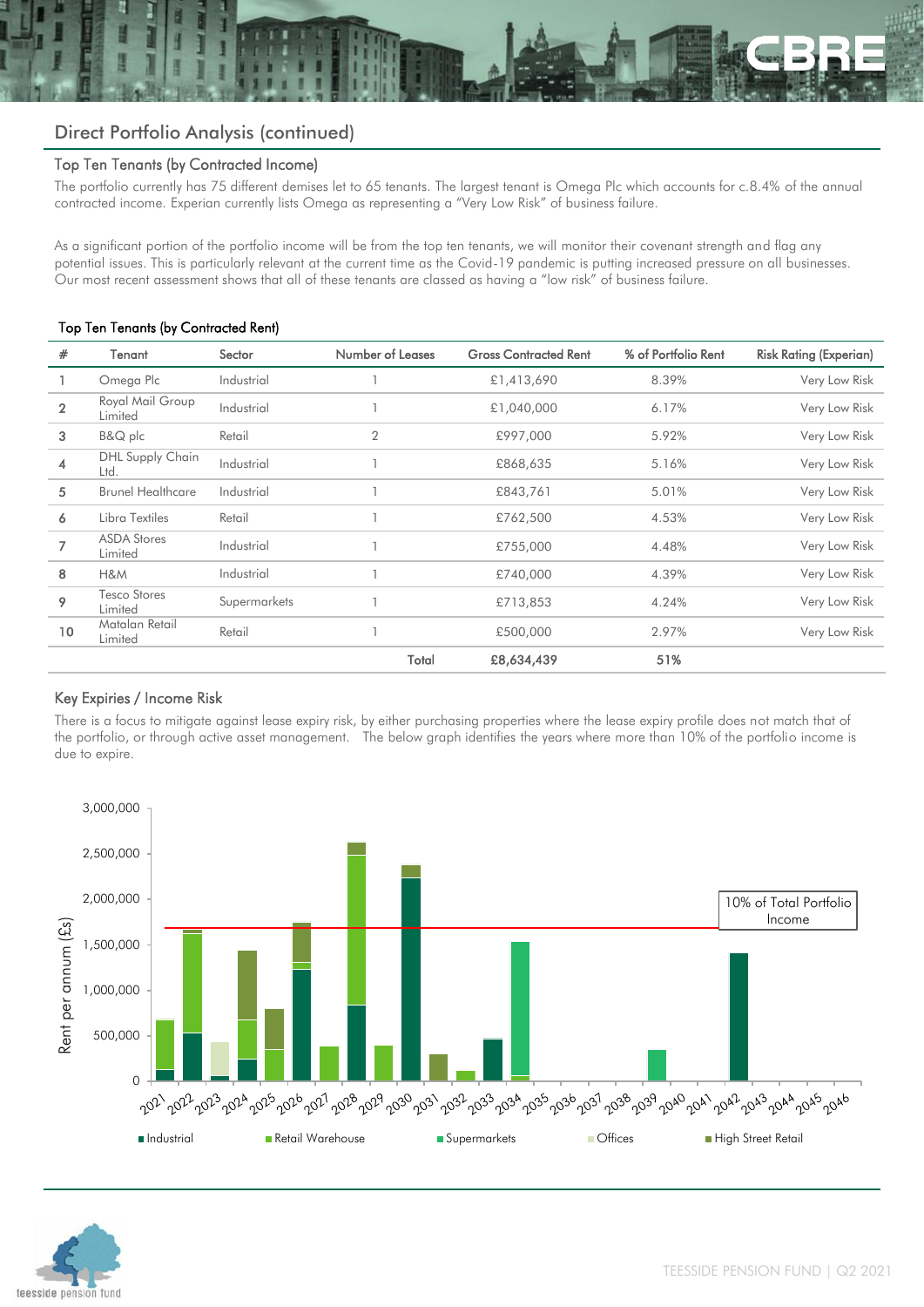

#### Investment Management Update

We continue to seek long-let institutional stock in a range of sectors, primarily industrial, retail warehousing and supermarket sectors to deliver the secure index linked income streams identified within the Funds strategy. Whilst many of these have not progressed quickly we are optimistic that we may gain traction over the next few weeks as investors begin to consider their strategies and start making decisions. TPF's requirement has been articulated to the market and we are still receiving a substantial number of investment ideas each week.

#### Asset Management Update

#### Unit 1, Cirencester – June 2021

The Fund has completed a new 15-year lease to PureGym at Cirencester Retail Park. The lease reflects a passing rent of £125,000 per annum benefits from 5-yearly RPI linked rent reviews with a tenant break option on the 10th anniversary.

#### Unit 2, Cirencester – July 2021

The Fund has surrendered the lease for Peacock stores at Cirencester and subsequently agreed a new lease with Hobbycraft for a new 10-year lease with a tenant only break option on the 5<sup>th</sup> anniversary. The lease is in solicitors hand and due to complete in September.

#### Acre Road, Reading – June 2021

The Fund has completed a new 10 year lease to Active PCB, an existing occupier of Unit C on the estate; Active PCB will take a lease on Unit B & C. Both leases reflects a total rent of £226,000 per annum, an uplift in passing rent of 9% on Unit C.

#### Halfords, Congleton – May 2021

The Fund completed a 5-year reversionary lease with Halfords at a rent of £79,650 per annum, including a tenant only break option on the 3<sup>rd</sup> anniversary of the reversionary lease.

#### Halfords, Dorchester – April 2021

The Fund completed a 5-year reversionary lease with Halfords at a rent of £111,282 per annum.

#### Royal Mail, Gateshead – March 2021

The Fund has instructed a rent review surveyor to settle the September 2020 outstanding rent review. An uplift in passing rent is anticipated to be agreed.

### Portfolio Arrears Update

|                                                  |                            |                            | <b>Targets</b>                                              | 92.00%                           | 96.00%                           | 98.00%                                  | 99.00%                                  |                                                                                              |  |
|--------------------------------------------------|----------------------------|----------------------------|-------------------------------------------------------------|----------------------------------|----------------------------------|-----------------------------------------|-----------------------------------------|----------------------------------------------------------------------------------------------|--|
|                                                  | <b>Rent Due 24</b><br>June | <b>Collectable</b><br>Rent | <b>Quarter Date</b><br>up to and<br>including<br>24/06/2021 | Week 1<br>up to and<br>including | Week 2<br>up to and<br>includina | Week 3<br>up to and<br><i>including</i> | Week 4<br>up to and<br><i>including</i> | <b>Payment</b><br>after<br>01/07/2021 08/07/2021 15/07/2021 22/07/2021 22/07/2021 Difference |  |
|                                                  | 4.396.245.79               | 4.396.245.79               | 2.602.962.77                                                |                                  | 246.262.02 254.053.36            | 39.299.83                               |                                         | 0.00 331.302.10 922.365.71                                                                   |  |
| Non Collectable Total                            |                            | 0.00                       |                                                             |                                  |                                  |                                         |                                         |                                                                                              |  |
| <b>Collections Including</b><br>non collectables |                            |                            | 59.21%                                                      | 64.81%                           | 70.59%                           | 71.48%                                  | 71.48%                                  | 79.02%                                                                                       |  |
| <b>Collections Excluding</b><br>non collectables |                            |                            | 59.21%                                                      | 64.81%                           | 70.59%                           | 71.48%                                  | 71.48%                                  | 79.02%                                                                                       |  |

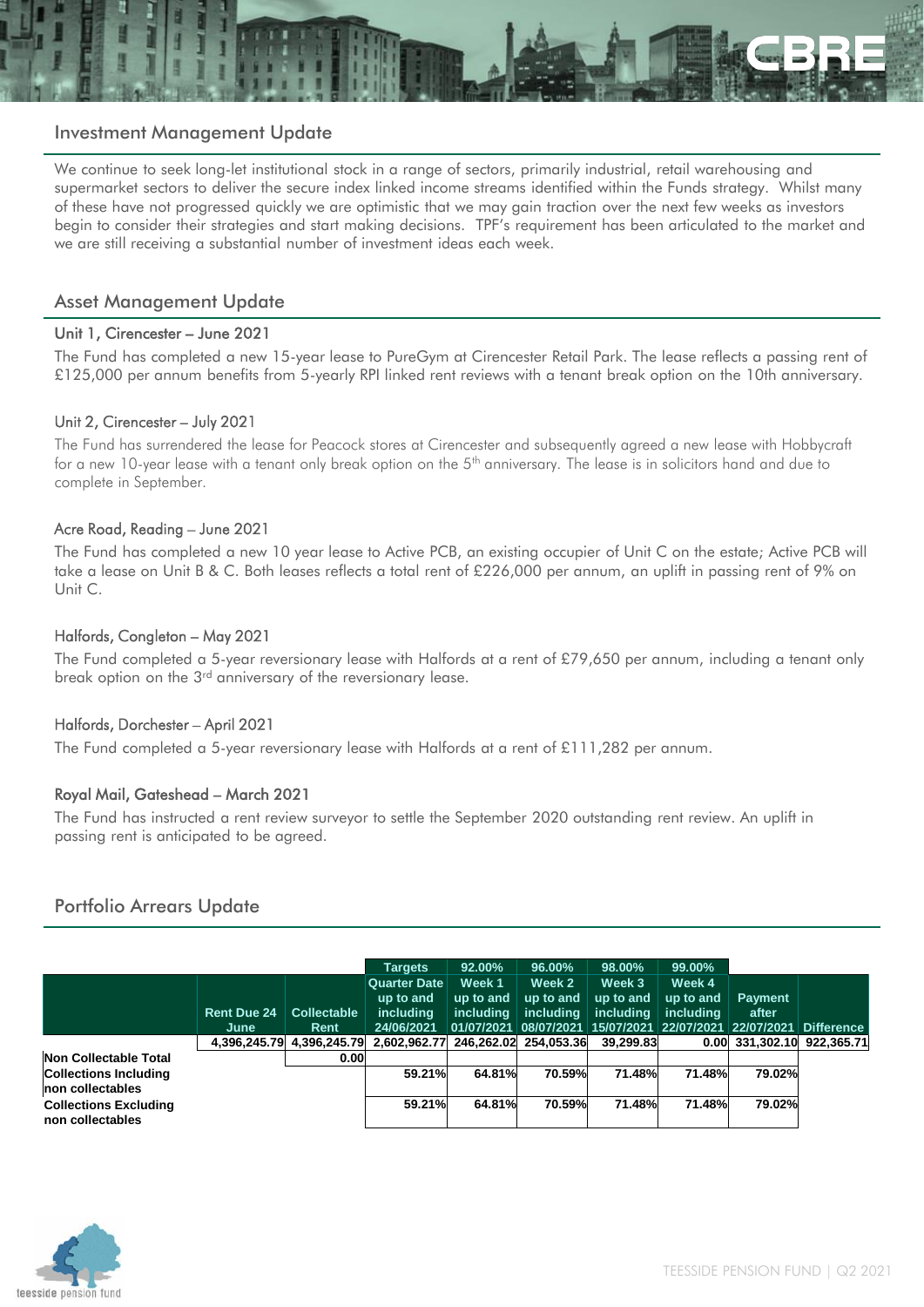

# Portfolio Arrears Update - 1st September 2021

The rent collection across the entire portfolio in the previous three quarters has reflected the following.

June 2021 – 79.0% March 2021 – 94.0% December 2020 – 91.3%

#### The total Collectable Arrears on the entire portfolio is £2,066,973 as at 1<sup>st</sup> September.

#### The Collectable Arrears exclude the following:

Tenants that are insolvent (99p Stores Limited at Cirencester, Laura Ashley Ltd at Congleton, Homestyle Group Operations Ltd at Congleton) and also tenants that have overall credit balances on their accounts.

Below, is a summary of the top six tenants with the greatest arrears, which account for 62.5% (£1,292,521) of the total arrears:

Matalan Retail Limited (Northwich) – Total arrears of £300,445 (14.5% of the collectable arrears). These arrears relate mainly to the March and June 2021 quarter's rent, to which Matalan have made no payments towards.

Nuffield Health (Guildford) – Total arrears of £269,593 (13.0% of collectable arrears). These relate mainly to the June 2020 rent (where they paid zero) plus December 2020 and June 2021 quarters (where they have only paid about one third).

Halcyon Fine Art Group Holding Limited (Park Royal) – Total arrears of £210,986 (10.2% of the collectable arrears). Most of these arrears relate to a back dated rent review increase going back to 2018. Covid concessions have been granted and legal notice has been served on the previous tenant. The tenant is currently adhering to their payment plan and reducing their arrears.

Libra Textiles Limited (Rotherham) - Total arrears of £210,000 (10.2% of the collectable arrears). This relates solely to part of their June 2021 quarterly rent where a side letter has been agreed. This sum will be repaid under three instalments on 29 September 2021, 25 December 2021 and 25 March 2022.

Sportsdirect.com Retail Limited (Cirencester) – Total arrears of £185,336 (9.0% of the collectable arrears). This tenant has not been granted any rent concession and the arrears relates to their monthly rent from 28th March 2020 through to 27th September 2021 (18-months), plus service charge and insurance premium. No payments have been received at all since 2nd March 2020.

Saint Gobain Building distribution Limited (Bromford Central) - Total arrears of £116,161 (5.6% of the collectable arrears). These arrears are spread across their two leases and relate mainly to a back dated rental uplift. We are liaising with the tenant over payment.

The remaining £774,452 (37.5% of the collectable arrears) of arrears is spread across 57 tenants, ranging from £77,380 to £100.